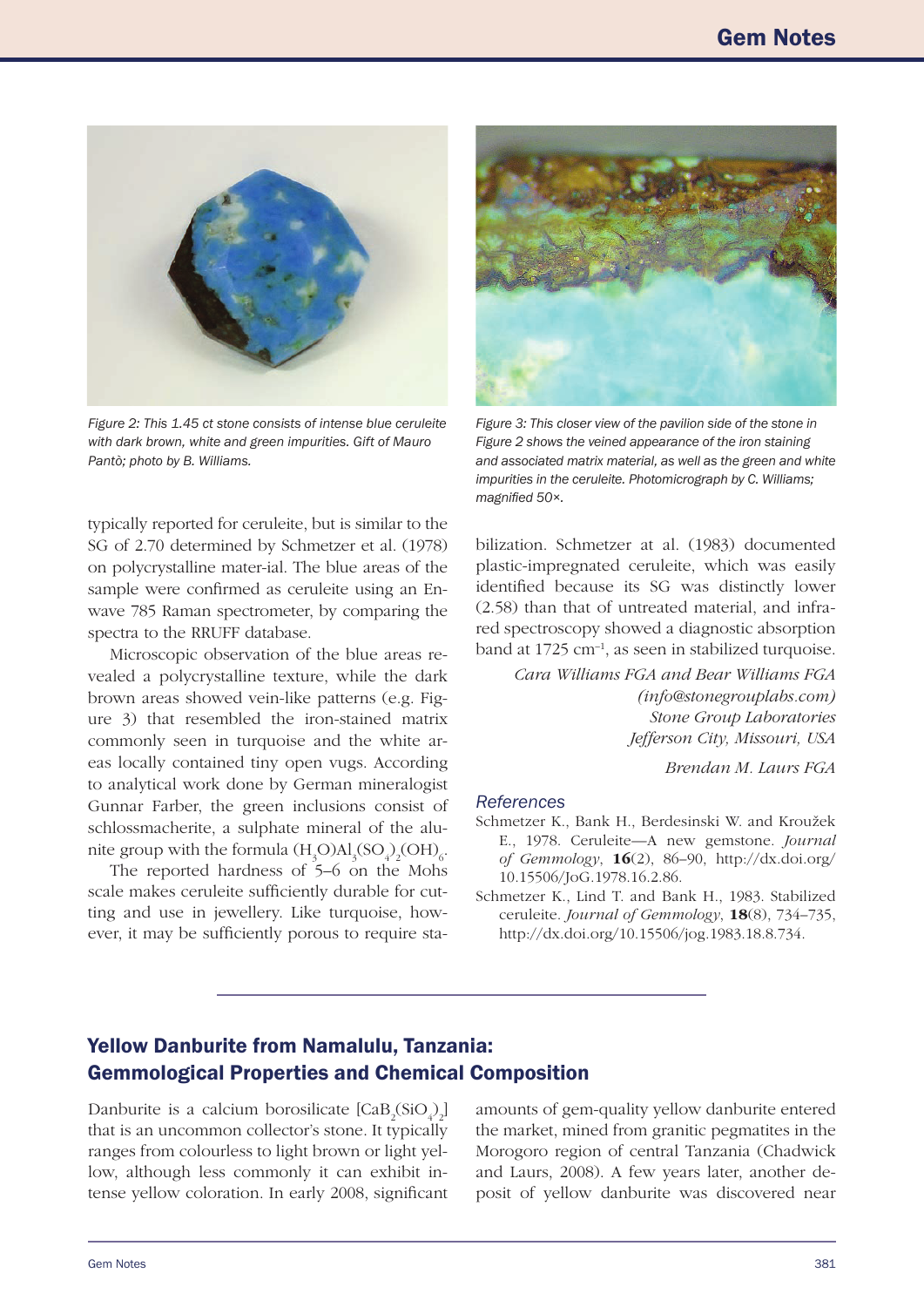

*Figure 4: These two vivid yellow danburites (8.72 and 7.86 ct) are from the Namalulu area of north-east Tanzania. Courtesy of the Somewhere In The Rainbow Collection; photo by Bilal Mahmood, AGL.*

Namalulu village in north-east Tanzania. According to a Tanzanian supplier of this material to gem dealer Werner Radl (Mawingu Gems, Niederwörresbach, Germany), mining of the Namalulu deposit began in 2012, and production consisted of hundreds of kilograms of mainly tumble- and cabochon-grade material, as well as several kilograms of facet-grade rough.

Since 2014, one of the authors (CPS) has examined a number of the vivid yellow danburites from Namalulu, ranging from less than 1 ct to more than 18 ct (e.g. Figure 4). Their standard gemmological properties were:  $RIs-n_{\alpha}$  = 1.628–1.629,  $n_{\beta} = 1.631$ –1.634 and  $n_{\gamma} = 1.634$ – 1.637; birefringence—0.006–0.008; hydrostatic SG—2.97-3.01; and fluorescence—inert to both long- and short-wave UV radiation. These data for Namalulu danburite are consistent with the material from Morogoro reported by Chadwick and Laurs (2008). Microscopic features consisted of small colourless crystals, pinpoint particles, series of ine etch tubules, open fractures with a frosted surface appearance and partially healed fissures. (The absorption spectra and colour stability of Namalulu danburite are described in the following Gem Note entry.)

We measured the chemical composition of three samples of faceted yellow danburite from Namalulu, as well as three faceted yellow danburites from Myanmar for comparison. Energy-

dispersive X-ray fluorescence (EDXRF) spectroscopy was performed on one sample each from Tanzania and Myanmar with a Thermo Scientific Quant'X instrument, using a series of seven excitation energies from 4 to 50 kV (SSEF silicate routine). Laser ablation inductively coupled plasma mass spectroscopy (LA-ICP-MS) was performed on all samples with a GeoLas 193 nm excimer laser, coupled with a PerkinElmer Elan 6100 DRC mass spectrometer (see Table I footnote for details of the procedure).

EDXRF spectroscopy revealed the expected major elements Si and Ca; B could not be measured due to limitations of the technique for detecting light elements. In addition, low concentrations of Sr were detected in samples from both Tanzania and Myanmar. The trace-element data obtained by LA-ICP-MS are shown in Table I; overall, the analysed specimens had similar compositions. Rare-earth elements (REE) were present in all the samples, with a general enrichment of light REEs (La, Ce, Pr, Nd and Sm), as also found by Huong et al. (2016) in danburite samples from Tanzania, Vietnam and Mexico. Our data for the Namalulu danburites were similar to the selected elements reported by Chadwick and Laurs (2008). However, our Tanzanian danburites contained higher concentrations of heavy REEs (including Y) compared to the samples from Myanmar.

Due to the fact that elements with even atomic numbers are naturally more abundant than those with odd atomic numbers (so-called Oddo-Harkins rule), REE data are often plotted in a diagram normalized to a chondrite standard (stony meteorite; data from Anders and Grevesse, 1989). This diagram for our samples clearly shows the higher abundance of heavy REEs in danburite from Tanzania compared to the Burmese samples (Figure 5). The so-called europium anomaly, a deficiency or enrichment of Eu relative to the other  $REEs^{3+}$ , is a common feature in minerals and rocks, and is linked to the fact that this element can be found in two valence states:  $Eu^{3+}$  and  $Eu^{2+}$  (Weill and Drake, 1973). The danburites from Tanzania were characterized by a distinct negative Eu anomaly, whereas two of the three Burmese samples showed no such anomaly. However, the presence of an Eu anomaly in one of the Burmese samples precludes the use of this element for separating danburites from these two localities.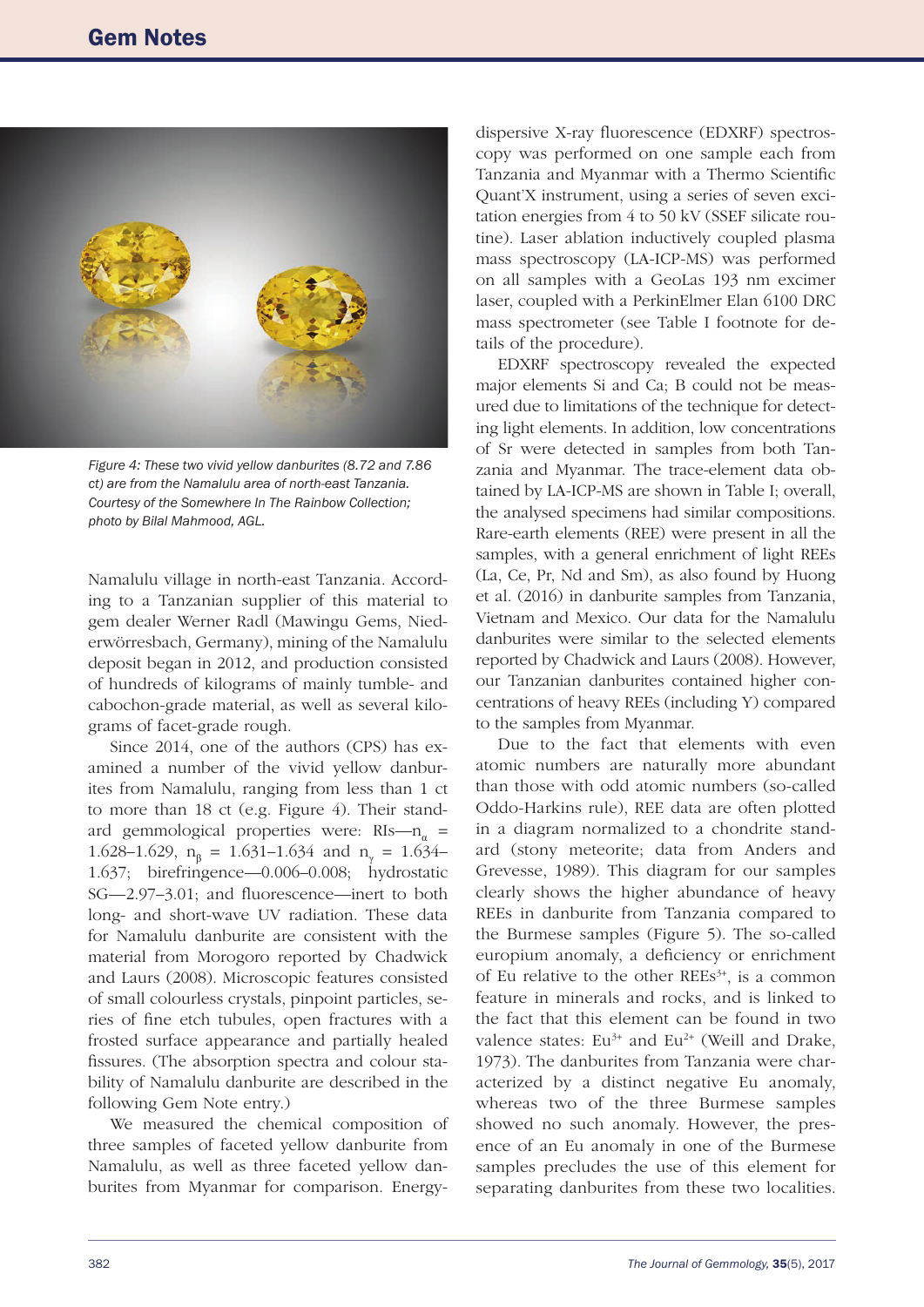| <b>Origin</b> | <b>Tanzania</b> |              |              | <b>Myanmar</b> |            |              |
|---------------|-----------------|--------------|--------------|----------------|------------|--------------|
| <b>Weight</b> | $2.10$ ct       | 2.93 ct      | 3.01 ct      | $1.50$ ct      | 1.60 ct    | 1.70 ct      |
| Element       |                 |              |              |                |            |              |
| <b>Be</b>     | 188(5)          | 169(4)       | 136(1)       | 81.3(22.3)     | 29.8(4.2)  | 202(11)      |
| <b>Na</b>     | 11.8(0.2)       | 13.5(0.1)    | 10.1(0.4)    | 164 (56)       | 24.2(1.4)  | 156(8)       |
| Mg            | 4.56(0.43)      | 5.55(0.58)   | 4.60(0.22)   | 5.38(0.32)     | 4.91(0.18) | 4.98 (0.46)  |
| AI            | 178.8 (0.6)     | 129.3(0.4)   | 146.9(1.0)   | 89.6 (20.5)    | 474 (53)   | 82.9(1.4)    |
| ${\sf P}$     | 29.3(5.0)       | 36.8(3.0)    | 28.2(0.7)    | 39.8(0.9)      | 31.3(5.0)  | 36.5(6.2)    |
| K             | < 2.0           | < 1.4        | < 1.5        | 1.60(0.12)     | < 2.5      | 5.5(0.9)     |
| <b>Sc</b>     | 0.66(0.08)      | 0.78(0.04)   | 0.39(0.12)   | 0.80(0.12)     | 0.68(0.10) | 0.49(0.03)   |
| Ti            | $18$            | <6.0         | 14.8(1.5)    | <6.3           | $20$       | < 19         |
| Mn            | 1.35(0.19)      | 0.50(0.08)   | < 0.6        | < 0.45         | 1.56(0.12) | &0.8         |
| Fe            | 25.7(3.8)       | 26.5(2.1)    | 21.3(3.0)    | 31.3(3.4)      | 23.1(3.2)  | 25.2(3.9)    |
| Ga            | 5.89(0.62)      | 10.07 (0.22) | 4.07 (0.38)  | 2.19(0.27)     | 4.60(0.12) | 5.08(0.70)   |
| Ge            | 7.38(0.24)      | 6.75(0.46)   | 7.07(0.17)   | 2.14(0.17)     | 3.42(0.28) | 2.48(0.31)   |
| Sr            | 343(2)          | 203(1)       | 181(2)       | 612 (38)       | 226 (20)   | 1037(12)     |
| Y             | 19.2(0.3)       | 13.04 (0.09) | 14.68 (0.23) | 1.48(0.14)     | 5.99(0.81) | 2.11(0.03)   |
| Sn            | 2.05(0.15)      | 1.63(0.13)   | 2.00(0.14)   | 1.44(0.26)     | 2.33(0.60) | 2.01(0.09)   |
| Ba            | < 0.22          | < 0.14       | < 0.20       | 1.75(0.32)     | < 0.25     | 9.89(0.74)   |
| La            | 192(3)          | 333(1)       | 99(2)        | 84(6)          | 157 (26)   | 234(5)       |
| Ce            | 297(4)          | 475(1)       | 203(3)       | 95(8)          | 229 (19)   | 266(4)       |
| Nd            | 68.6 (0.8)      | 91.0(0.3)    | 62.4(0.6)    | 24.7(1.6)      | 42.7(1.7)  | 57.4(2.3)    |
| Eu            | 0.84(0.03)      | 0.61(0.02)   | 0.56(0.03)   | 0.74(0.13)     | 0.26(0.01) | 1.32(0.03)   |
| Gd            | 7.33(0.20)      | 6.00(0.12)   | 5.91(0.14)   | 1.19(0.21)     | 2.47(0.32) | 2.10(0.07)   |
| <b>Dy</b>     | 3.17(0.04)      | 2.16(0.08)   | 2.58(0.09)   | 0.40(0.01)     | 1.00(0.10) | 0.55(0.07)   |
| Er            | 0.96(0.09)      | 0.65(0.01)   | 0.83(0.01)   | 0.077(0.002)   | 0.32(0.04) | 0.10(0.01)   |
| Yb            | 0.50(0.09)      | 0.32(0.02)   | 0.52(0.03)   | < 0.08         | 0.12(0.03) | < 0.14       |
| Lu            | 0.055(0.003)    | 0.035(0.004) | 0.062(0.007) | < 0.01         | < 0.02     | < 0.02       |
| Pb            | 8.34(0.11)      | 11.04 (0.09) | 19.16 (0.46) | 6.12(0.51)     | 7.26(0.27) | 5.82(0.06)   |
| <b>Th</b>     | 1.39(0.08)      | 0.438(0.012) | 0.54(0.015)  | 0.009(0.004)   | < 0.007    | 0.024(0.003) |

*Table I: Average trace-element concentrations in danburite analysed by LA-ICP-MS.\**

\* Three analyses were done on the polished girdle of each sample, using a 60 µm spot size. Values are shown in parts per million by weight, and standard deviations are given in parentheses. The raw data were standardized using NIST 610 glass as an external standard and Si as an internal standard. Before each analysis, a short pre-ablation was performed with the laser to avoid surface contamination effects. The concentration calculation of the transient LA-ICP-MS signals was carried out with SILLS data reduction software (Guillong et al., 2008). The isotopes were carefully selected to ensure there were no interferences, and special care was taken in the data processing to correct for any artefact (spike) or contamination (surface or inclusions). The following elements were analysed but were below the detection limits: Li, V, Cr, Co, Ni, Cu, Zn, Rb, Zr, Nb, Mo, Sb, Hf, Ta, W, Bi and U; not analysed were the REEs Pr, Sm, Tb, Ho and Tm.

Nevertheless, the analysed samples from Myanmar and Tanzania could be effectively distinguished by plotting the concentrations of the elements Gd, Dy and Ge (Figure 6).

*Acknowledgements*: The authors thank Prof. Dr Christoph A. Heinrich and Dr Markus Wälle from the Institute of Geochemistry and Petrology at the Federal Institute of Technology, ETH Zurich, Switzerland, for the LA-ICP-MS analyses. For the loan of samples, the authors thank Dudley Blauwet (Dudley Blauwet Gems, Louisville, Colorado, USA), Bill Barker (Barker & Co., Scottsdale, Arizona, USA) and Shelly Sergent (Somewhere In The Rainbow Collection, Scottsdale). Useful background information on Tanzanian danburite was provided by Bill Barker and by Werner Radl. *Christopher P. Smith FGA ([chsmith@aglgemlab.com\)](mailto:chsmith%40aglgemlab.com?subject=) American Gemological Laboratories Inc. New York, New York, USA.*

*Dr Michael S. Krzemnicki FGA and Dr Hao Wang Swiss Gemmological Institute SSEF, Basel, Switzerland*